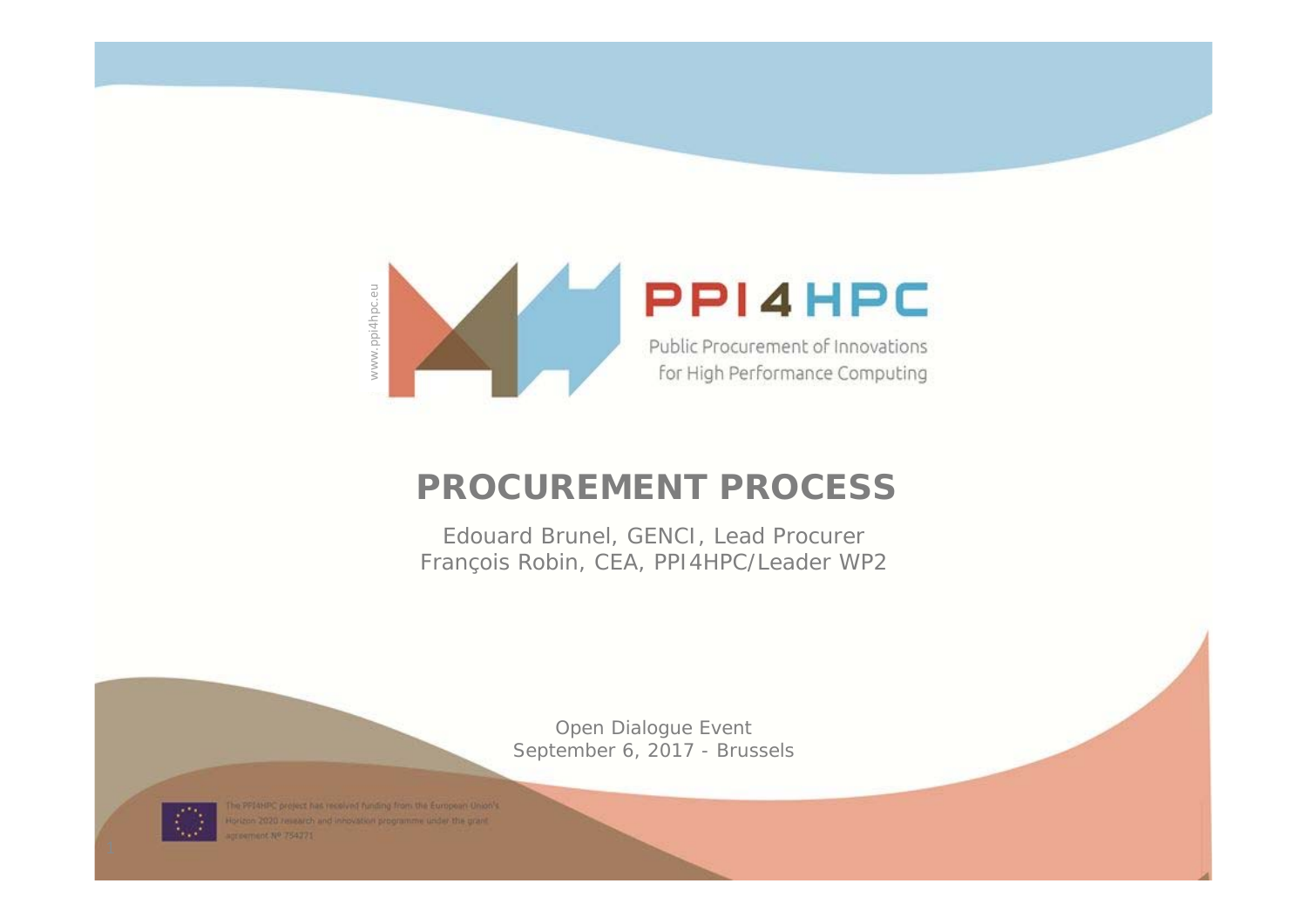

# Disclaimer

*For the avoidance of doubt this presentation is solely made for the purpose of informing the market and of initiating <sup>a</sup> technical dialogue with the market in order to prepare <sup>a</sup> joint procurement procedure.*

*It does not signify the beginning of <sup>a</sup> procurement procedure or constitute a commitment by the public procurers involved in the presentation to undertake such exercise at <sup>a</sup> later stage.*

*The final form of the procurement could differ from the form presented during this meeting.*

*Participation in this open dialogue event is not <sup>a</sup> precondition for responding to the planned procurement procedure.*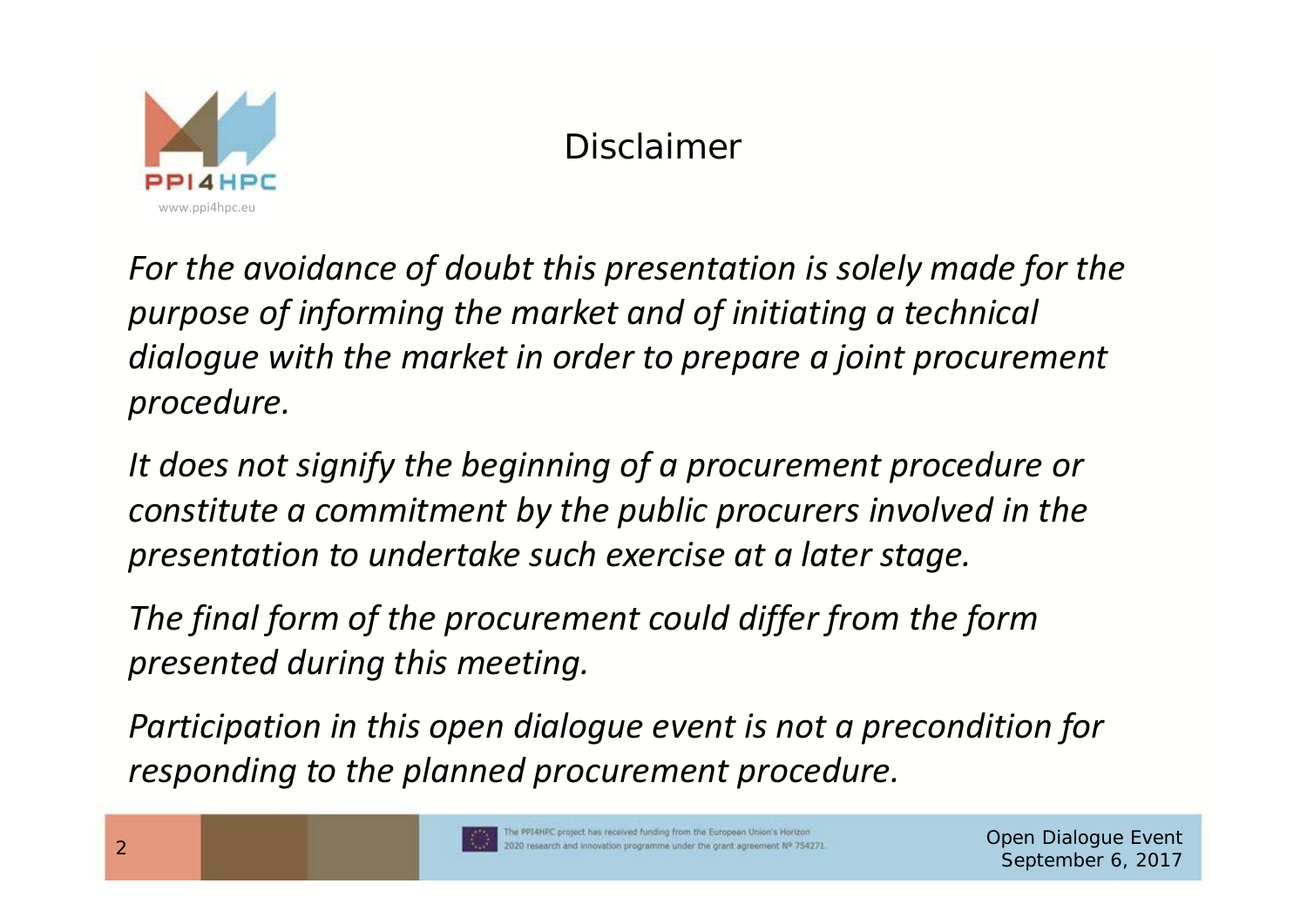

# **Outline**

- • Procurement process
	- Goal
	- Overview
- • Legal aspects
	- Organization
	- Procedure
	- Candidates Rules
- •Conclusion and next steps

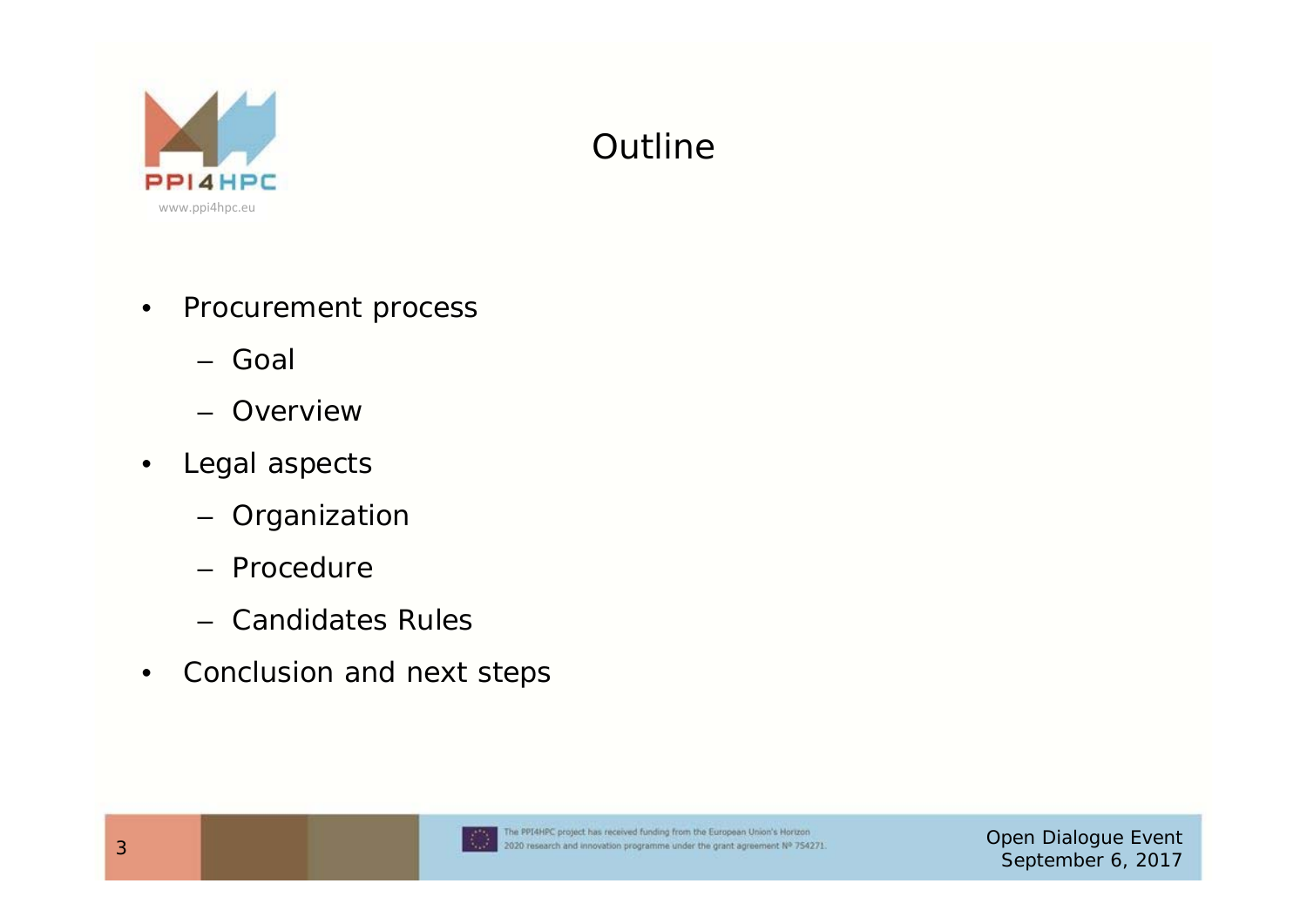

### Procurement process - Goal

- • The goal of the 4 public procurers involved (BSC, CINECA, GENCI, JUELICH) is, for each of them, to procure
	- An innovative high performance supercomputer and/or an innovative high performance storage system that will be integrated in their computing center to be used as production systems
- • The procurement procedure will be conducted jointly in order to maximize the impact on the market and the benefit for the procurers - based on
	- Common
		- Core functionality and performance characteristics
		- Topics of innovation
		- Qualification of candidates
		- •Methodology for contract award
	- Complemented by 'local' ('lot specific') functionality and innovation focus due to differences in the local context of each individual procurer
- • It is designed to be as simple as possible for the suppliers and for the procurers
	- while making it possible for each procurer to select independently the supplier for its lot taking into account its local context

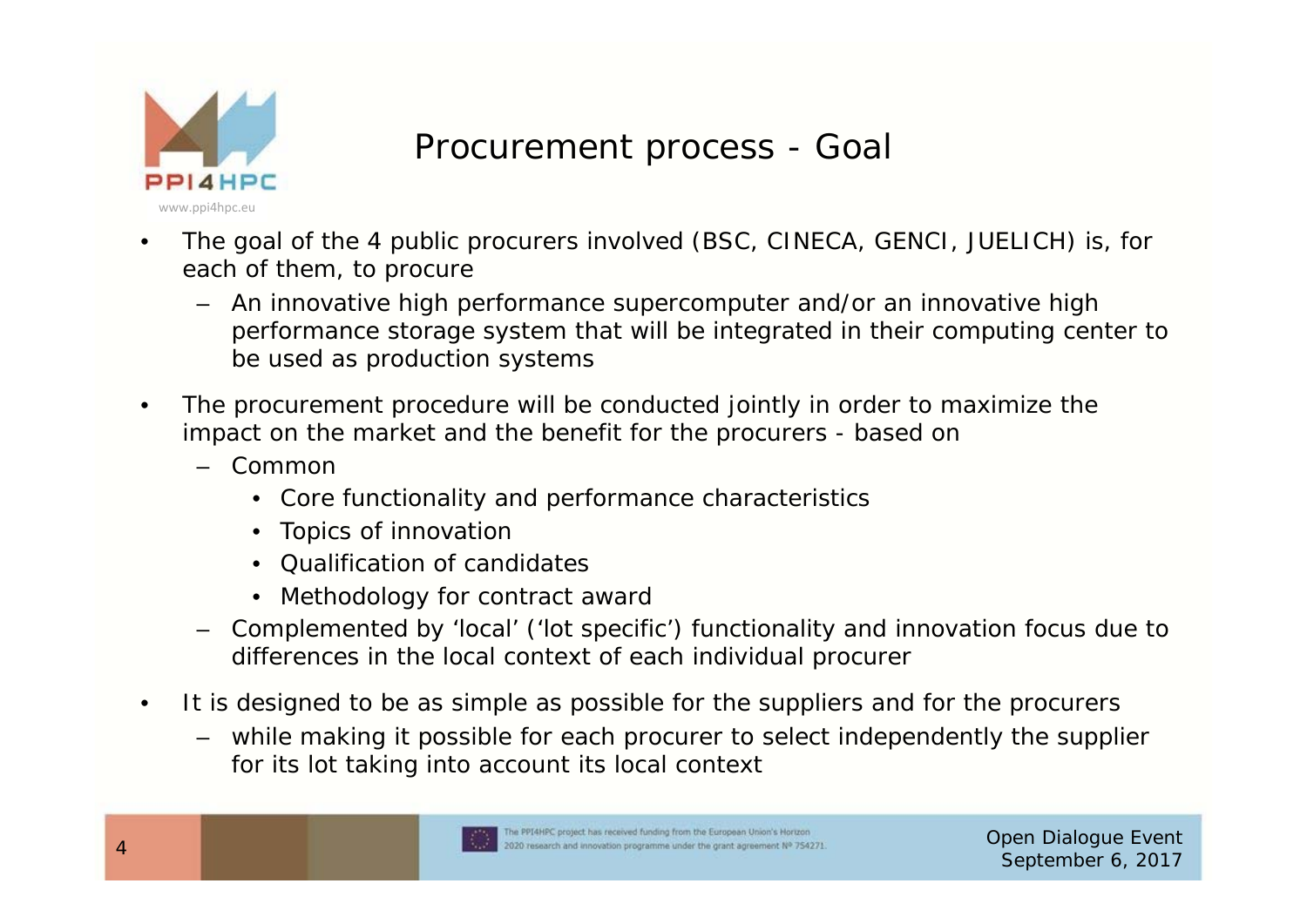

### Procurement process - Overview

- • The procurement process is managed by a "lead procurer": GENCI under the French law:
	- The procedure is a competitive dialogue
	- Organized jointly as a occasional joint procurement
- •**Overview** 
	- A single "competitive dialogue" with 4 lots (one per public procurer)
		- Step1: The "competitive dialogue" is first conducted jointly until the dispatch of the tendering package to the candidates admitted to participate to the dialogue
		- Step2: The remaining of the "competitive dialogue" is conducted independently by the 4 procurers for their own lot
	- The lead procurer notifies formally the winning and rejected candidates for all lots
	- The contract for each lot is signed and executed independently by each public procurer under its national law

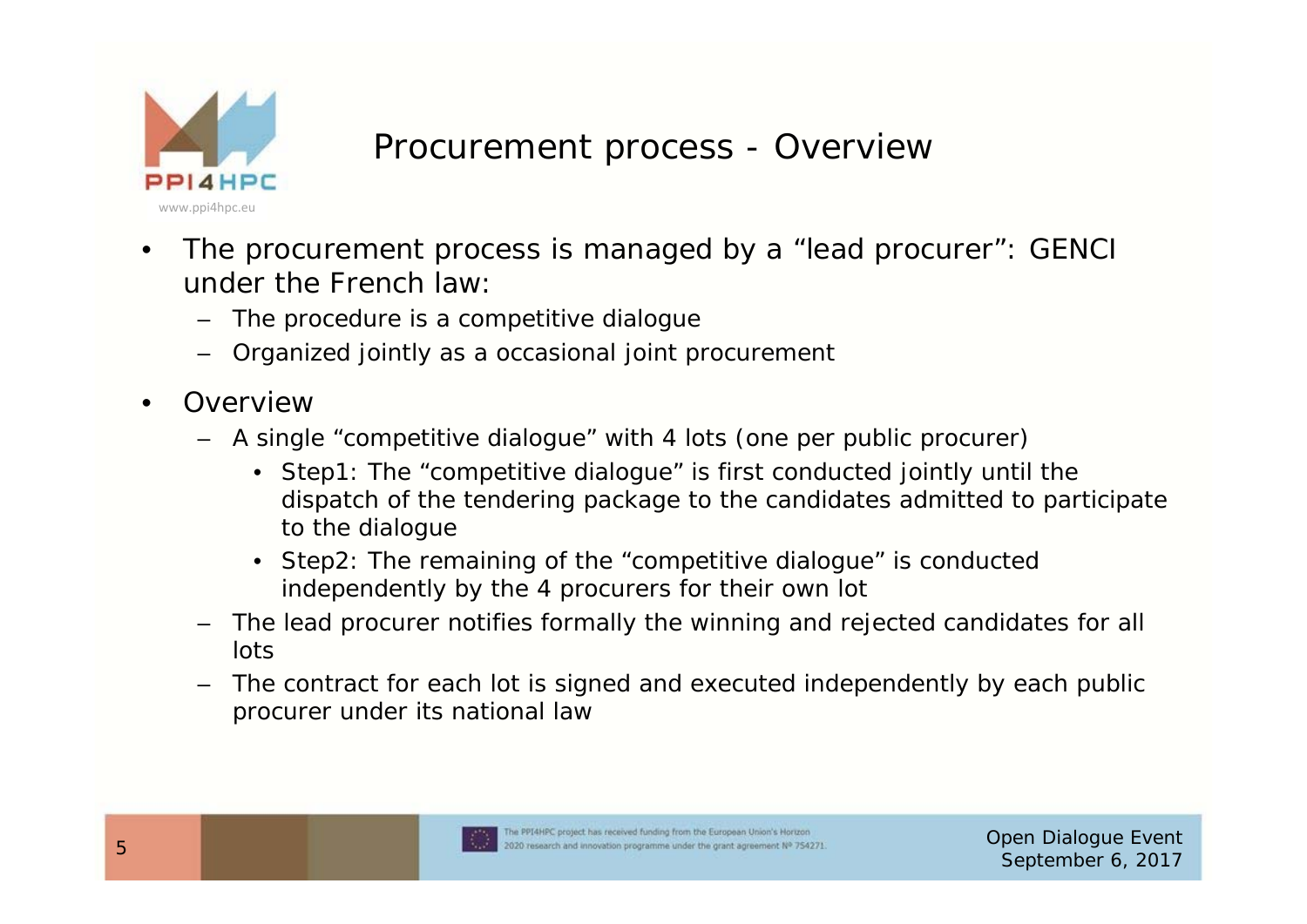

Open Dialogue Event September 6, 2017<br>Comparison and innovation programme under the grant agreement N<sup>®</sup> 754271.<br>September 6, 2017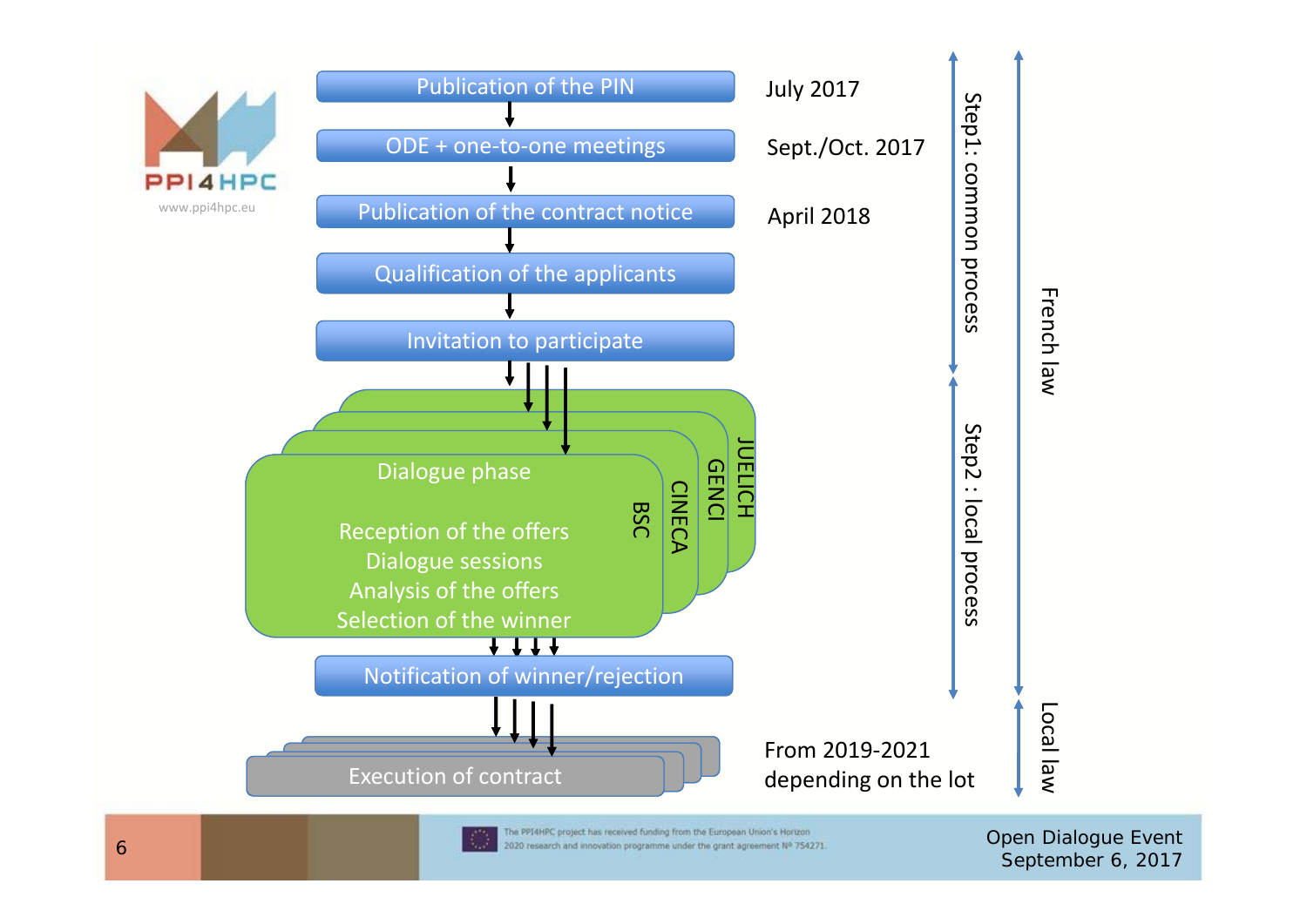

#### Publication of the PIN

ODE + one‐to‐one meetings

Publication of the contract notice

Qualification of the applicants

Invitation to participate



Reception of the offers Dialogue sessions Analysis of the offers Selection of the winner

Notification of winner/rejection

The goal is to inform the market and to gather input from the market

The one-to-one meetings are expected to be used for getting confidential information fromsuppliers

Information of general interest will be made available to all interested party (Q&A) in order to avoid distortion of competition

Execution of contract



BSC

CINECA

GENCI **UELICH** 

The PPIAPE, project has received funding from the European Union's Hortzon.<br>
The Contract of the September 6, 2017 (September 6, 2017) and innovation programme under the grant agreement  $\aleph^p$  754271.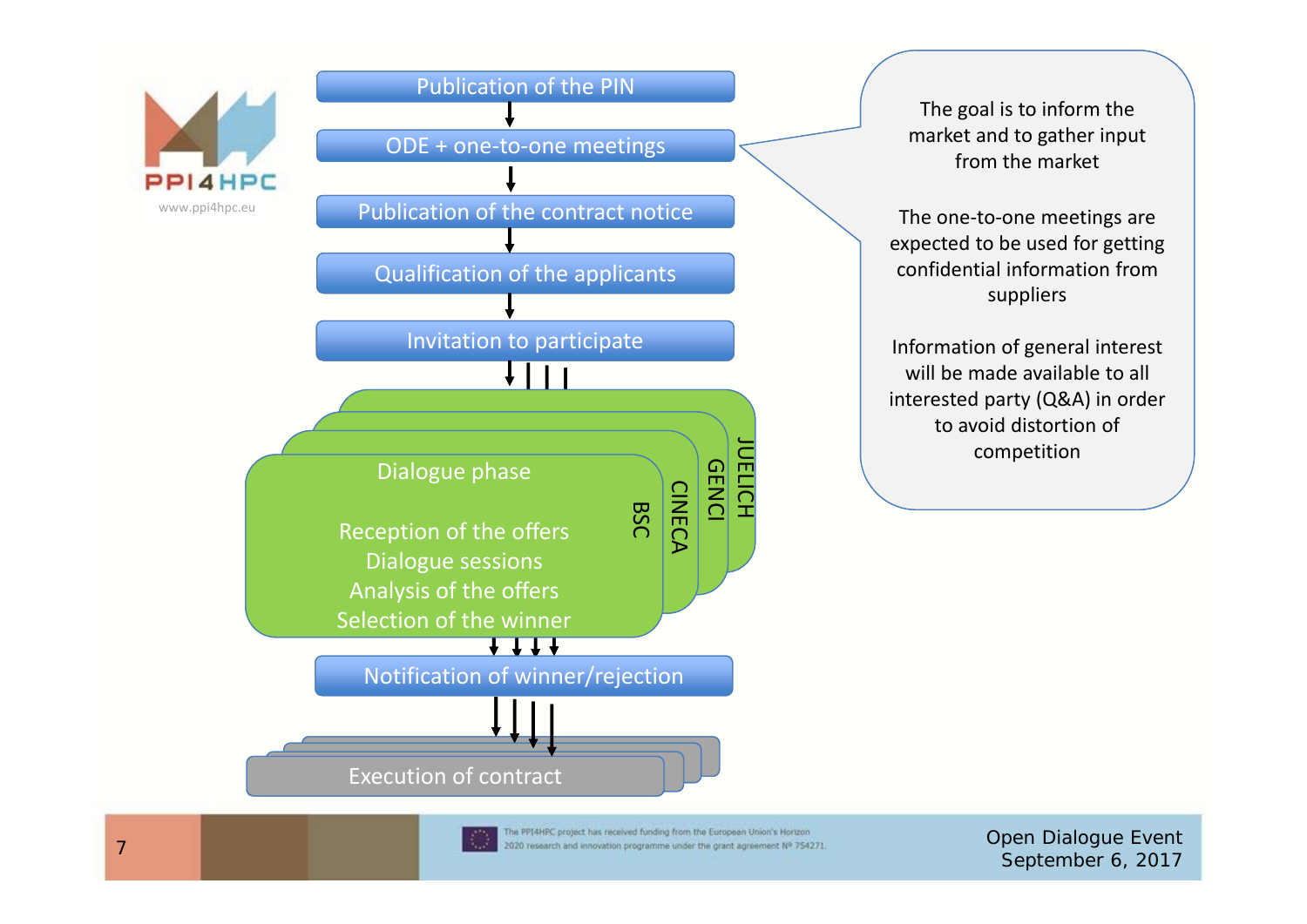

#### Publication of the PIN

ODE + one‐to‐one meetings

Publication of the contract notice

Qualification of the applicants

Invitation to participate

#### Dialogue phase

Reception of the offers Dialogue sessions Analysis of the offers Selection of the winner

BSC

CINECA

GENCI JUELICH

Notification of winner/rejection

Each public procurer will conduct the dialogue according to the target date of the installation of the system

| Site           | <b>Dialogue</b>           | Date of installation |
|----------------|---------------------------|----------------------|
| <b>BSC</b>     | Second half of<br>2018    | 2019                 |
| <b>CINECA</b>  | Second half of<br>2018    | Second half of 2019  |
| <b>GENCI</b>   | From Aug. To<br>Dec. 2018 | Second half of 2019  |
| <b>JUELICH</b> | From June to<br>Oct. 2019 | End of 2020          |
|                |                           |                      |

Execution of contract



Open Dialogue Event September 2020 research and innovation programme under the grant agreement N<sup>®</sup> 754271. **Open Dialogue Event** September 6, 2017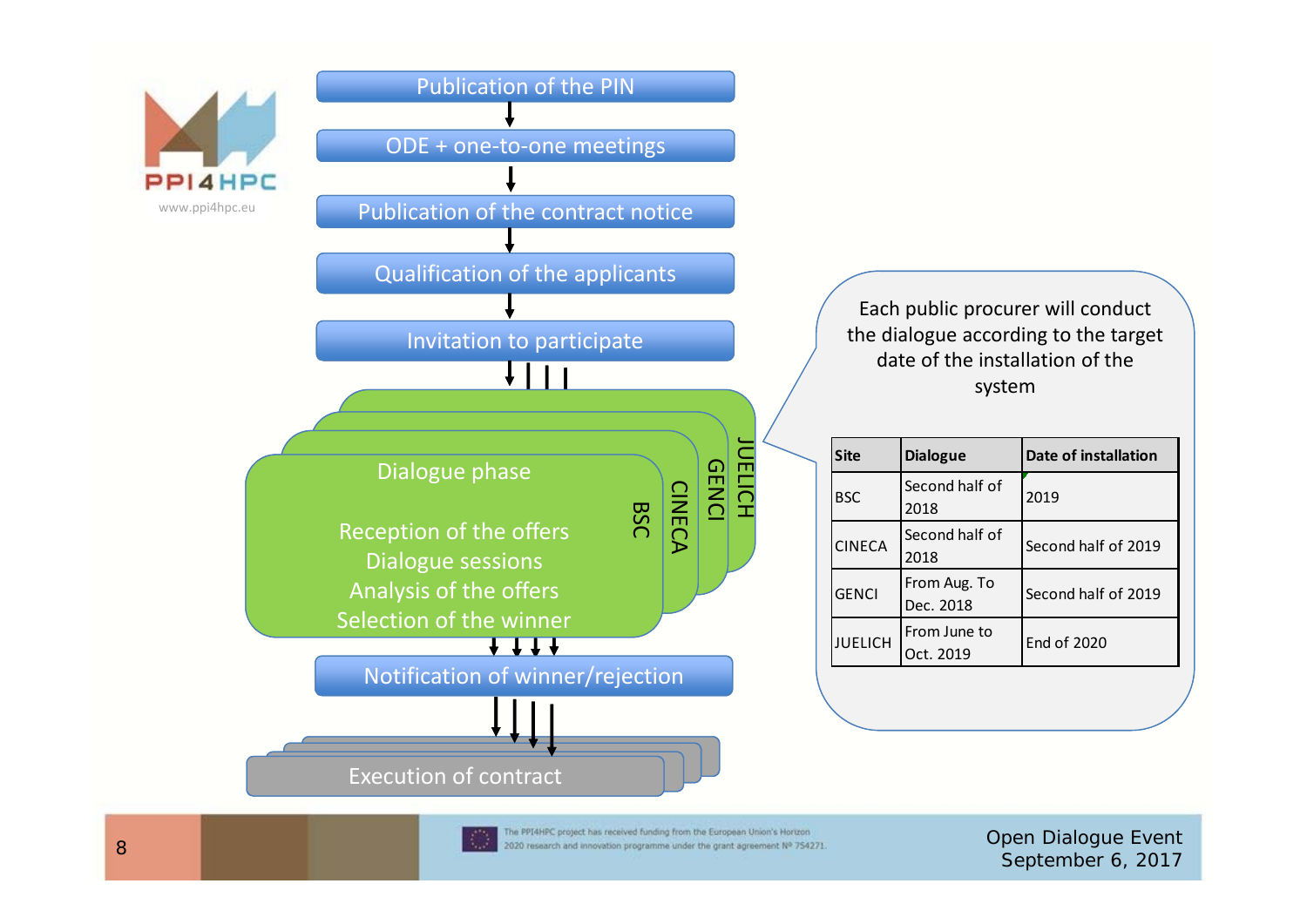

#### Publication of the PIN

ODE + one‐to‐one meetings

Publication of the contract notice

Qualification of the applicants



Qualified candidates will decide which lot(s) they want to compete for

During the course of the dialogue phase, <sup>a</sup> public procurer may reduce the number of candidatesparticipating to the dialogue for its lot based on the application of the award criteria

Execution of contract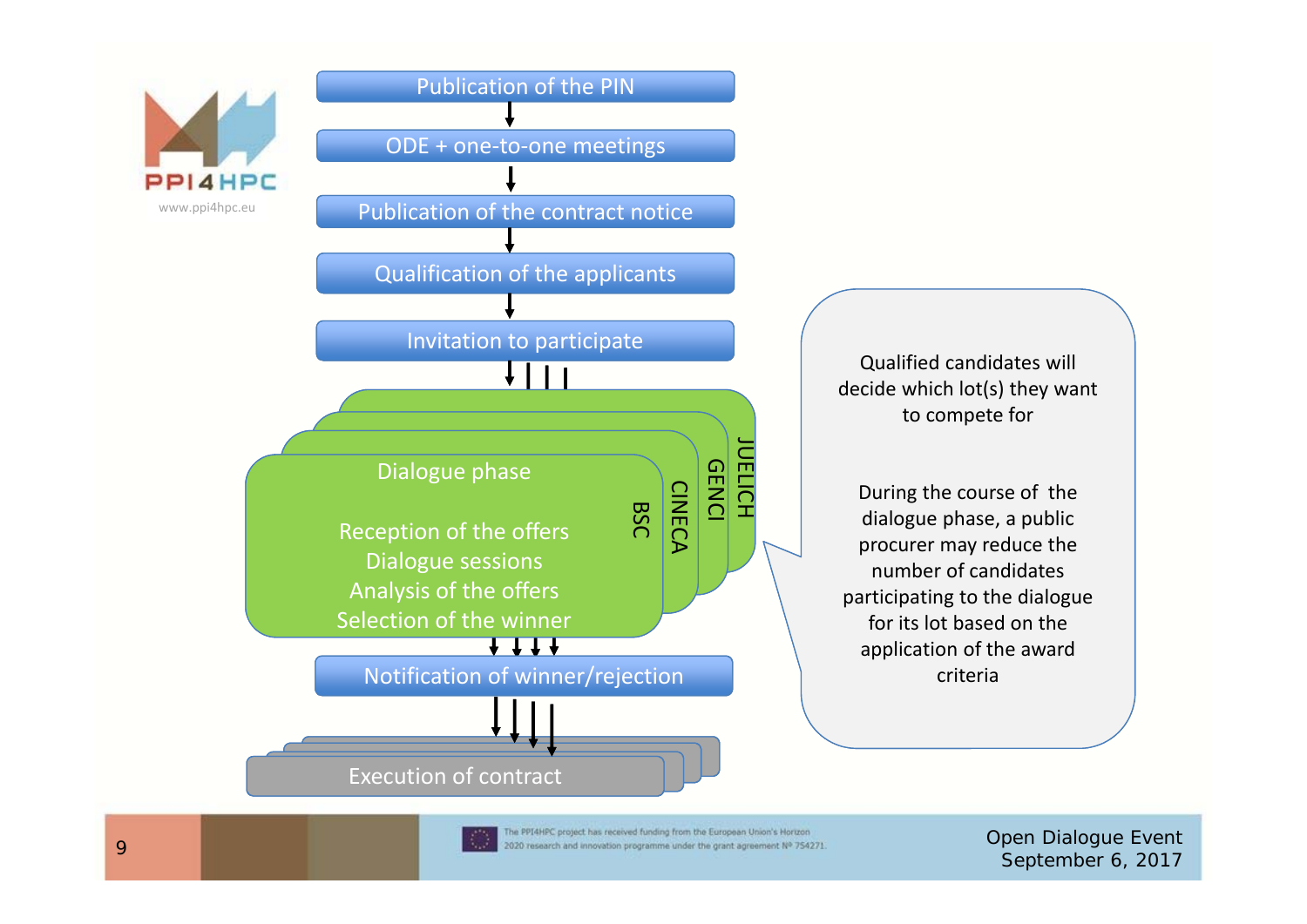

## Procurement process – Summary

- • A contract notice will be published (tentative date: April 2018) specifying criteria for the qualification of candidates to participate to the competitive dialogue
- • Each candidate will send a request to participate to the competitive dialogue to the lead procurer by providing the information for qualification, in English
- • The assessment of candidates, organized by the lead procurer, will be done jointly by the 4 procurers
- • The qualified candidates will receive a tendering package including the information for the 4 lots
- • The lead procurer will invite all qualified candidates to declare their interest to compete for each lot
- • Each procurer will send to the interested candidates an invitation to a first audition dedicated to providing clarification about the lot
- •Each selected candidate will send a first offer directly to the owner(s) of the lot(s)
- • Each public procurer will conduct the dialogue independently and decides on the winner and the rejected candidates based on the award criteria published in the tendering rules. Official notification will be sent by the lead procurer (GENCI)
- • Each procurer will finalize and sign a contract with the winner for its lot and then execute this contract



Open Dialogue Event September 6, 2017<br>
and the search and innovation programme under the grant agreement N<sup>o</sup> 754271.<br>
September 6, 2017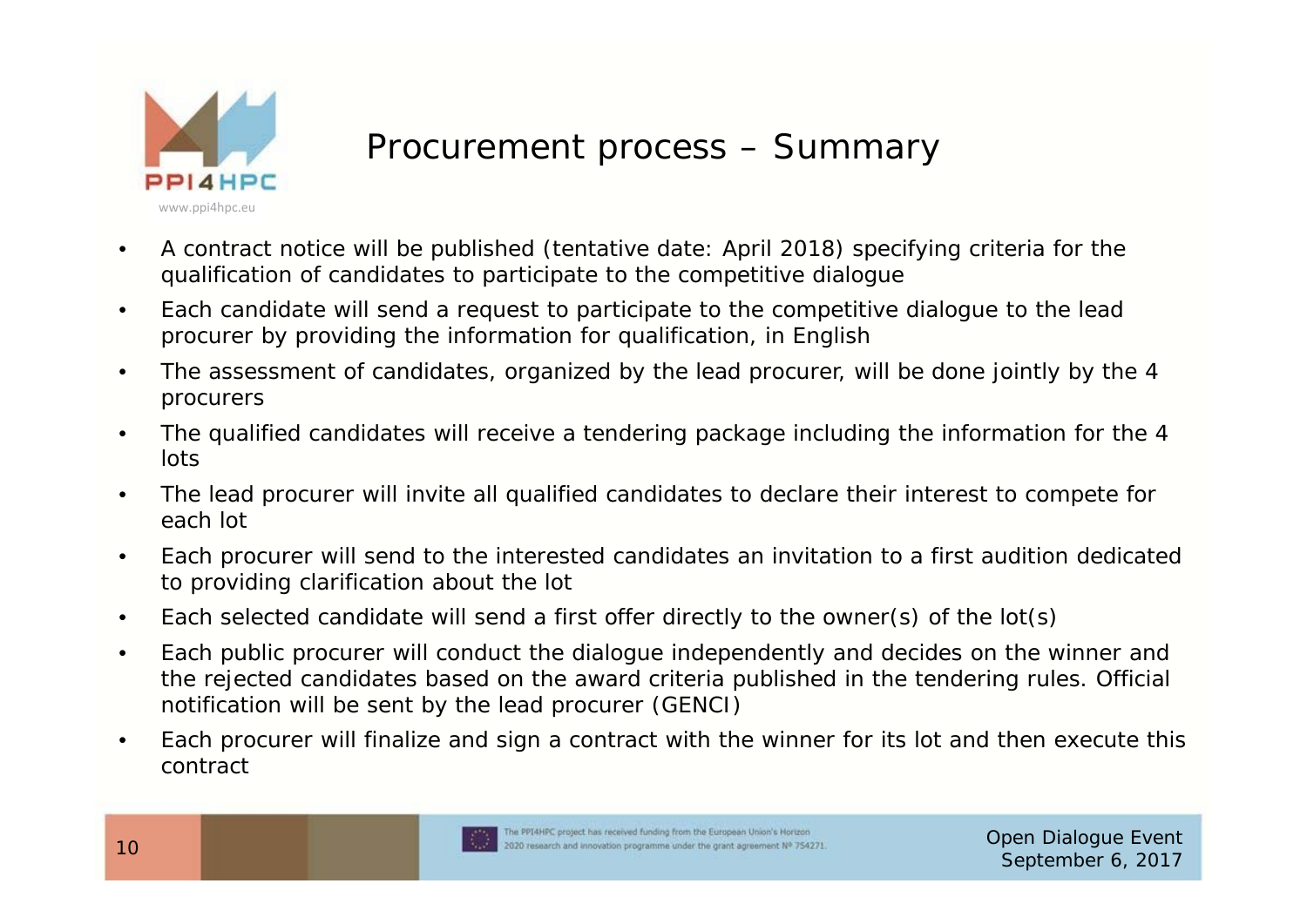

# Legal aspects – Process (1/2)

- • GENCI acts as interface with the economic operators
	- including the notifications to the bidders (award/rejection decisions)
	- except during the dialogue phase
- • Governance of the procurement
	- A lead procurer, acting in the name and on the behalf of the 4 procurers for the joint part (in blue in the picture)
	- 4 public procurers, acting in the name of GENCI and on their own behalf for the lot specific part (dialogue phase) (in green in the picture)
	- Common opening committee for the qualification of candidates
	- 4 evaluation committees (one per lot)
- • Tender documentation
	- Contract notice, including a short description of the four lots
	- – Tendering package (qualified candidates only) including:
		- the common and local tendering rules
		- •the common and local technical specifications
		- the common and local award criteria
		- the local draft contract(s)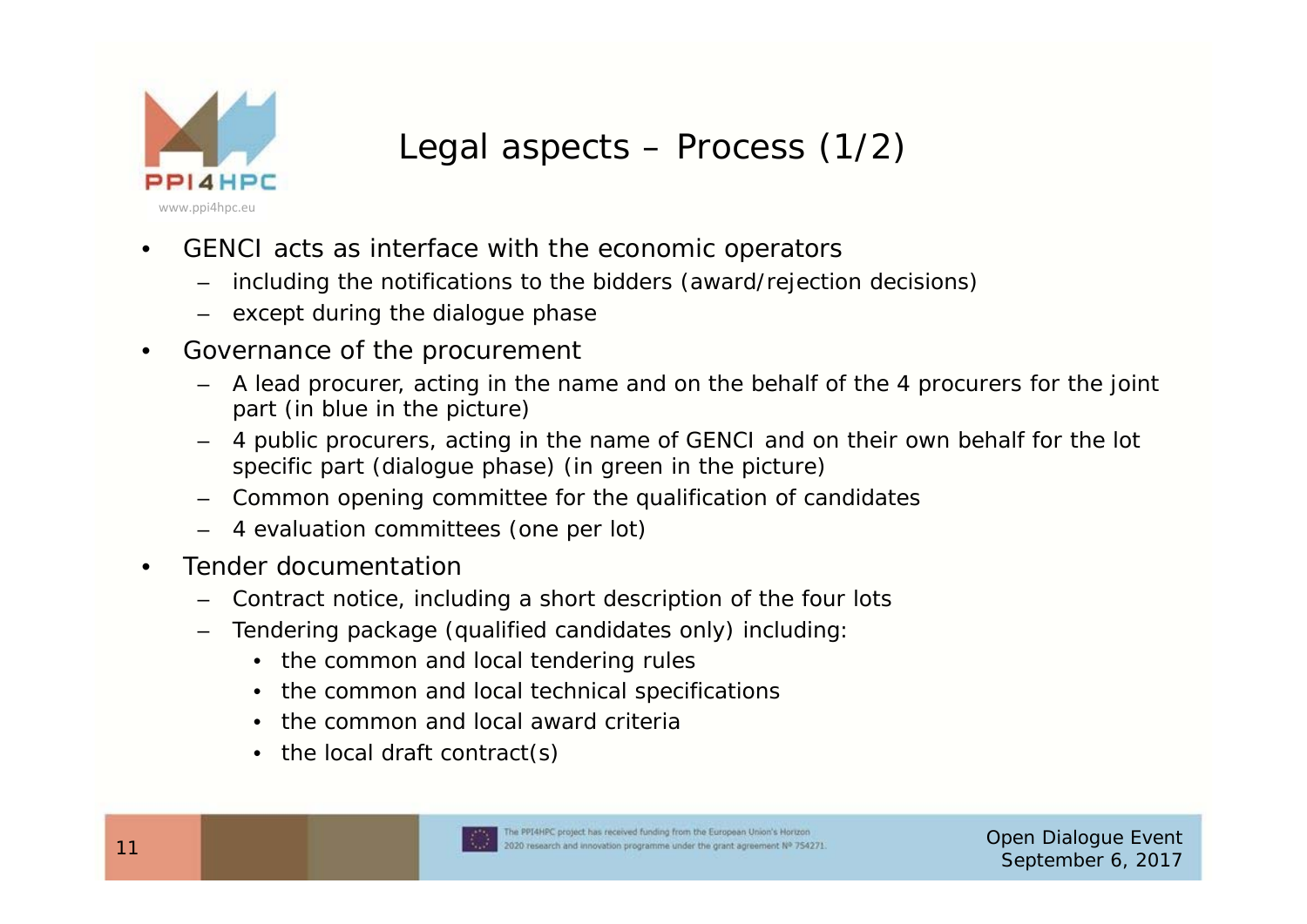

## Legal aspects – Process (2/2)

- • Language
	- Tender documentation
		- The contract notice, including the description of the four Lots, shall be drawn up in English and in French. The French version shall prevail
		- The common and local tendering rules shall be drawn up in English and in French. The French version shall prevail
		- The common and local technical specifications shall be only drawn up in English
		- The common and local award criteria shall be only drawn up in English
		- The local draft contract(s) shall be only drawn up in the local language for the Lot
	- Request to participate in English
	- Dialogue each procurer will decide which language to use (likely its own language or English)

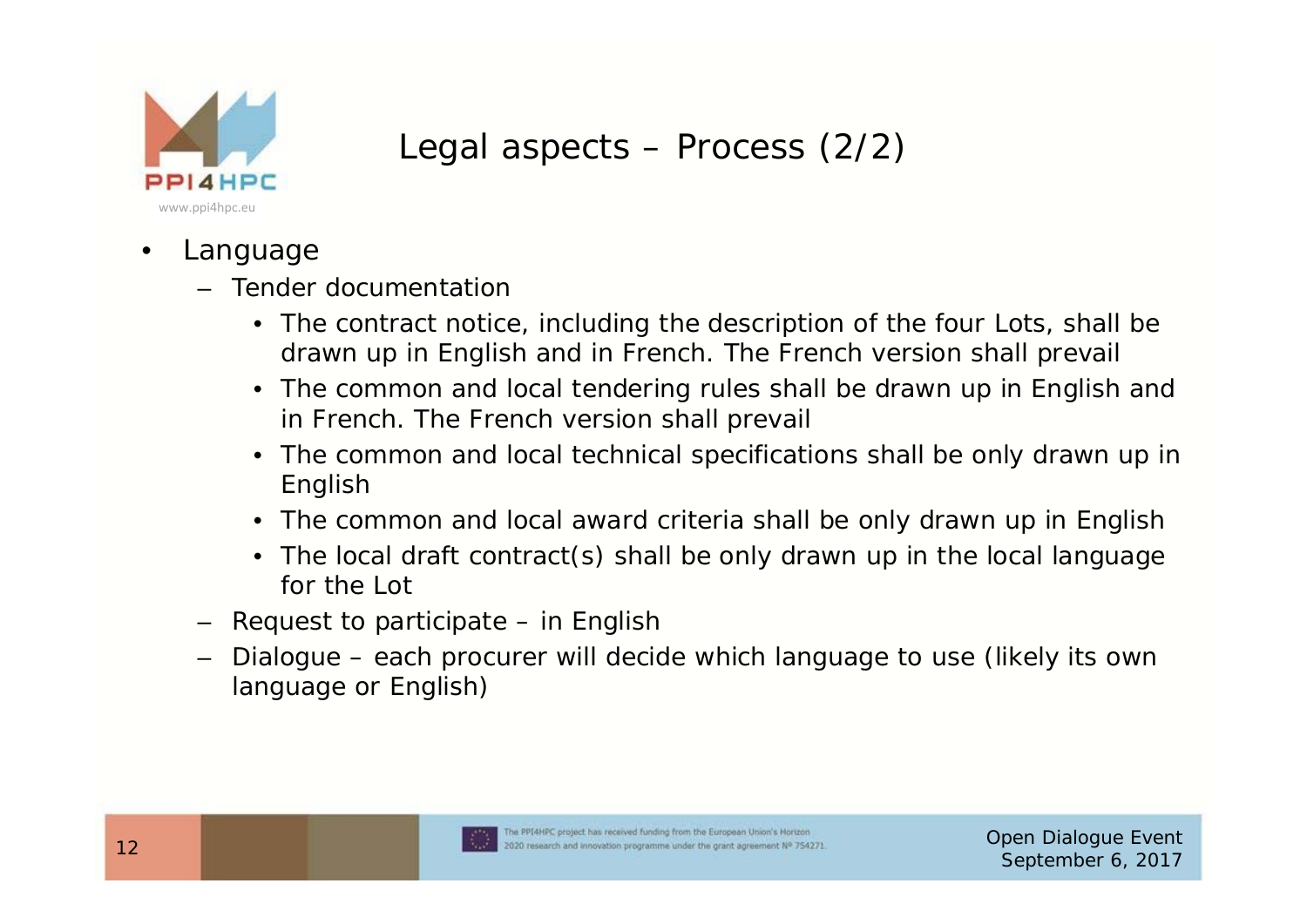

### Legal aspects – Candidates rules

- $\bullet$  The candidates may apply as <sup>a</sup> sole economic operator or as <sup>a</sup> consortium member with <sup>a</sup> designated representative which will represent the members of the consortium
- •A candidate will not be able to apply as <sup>a</sup> member of several consortia
- •The candidates may subcontract <sup>a</sup> part of each public contract

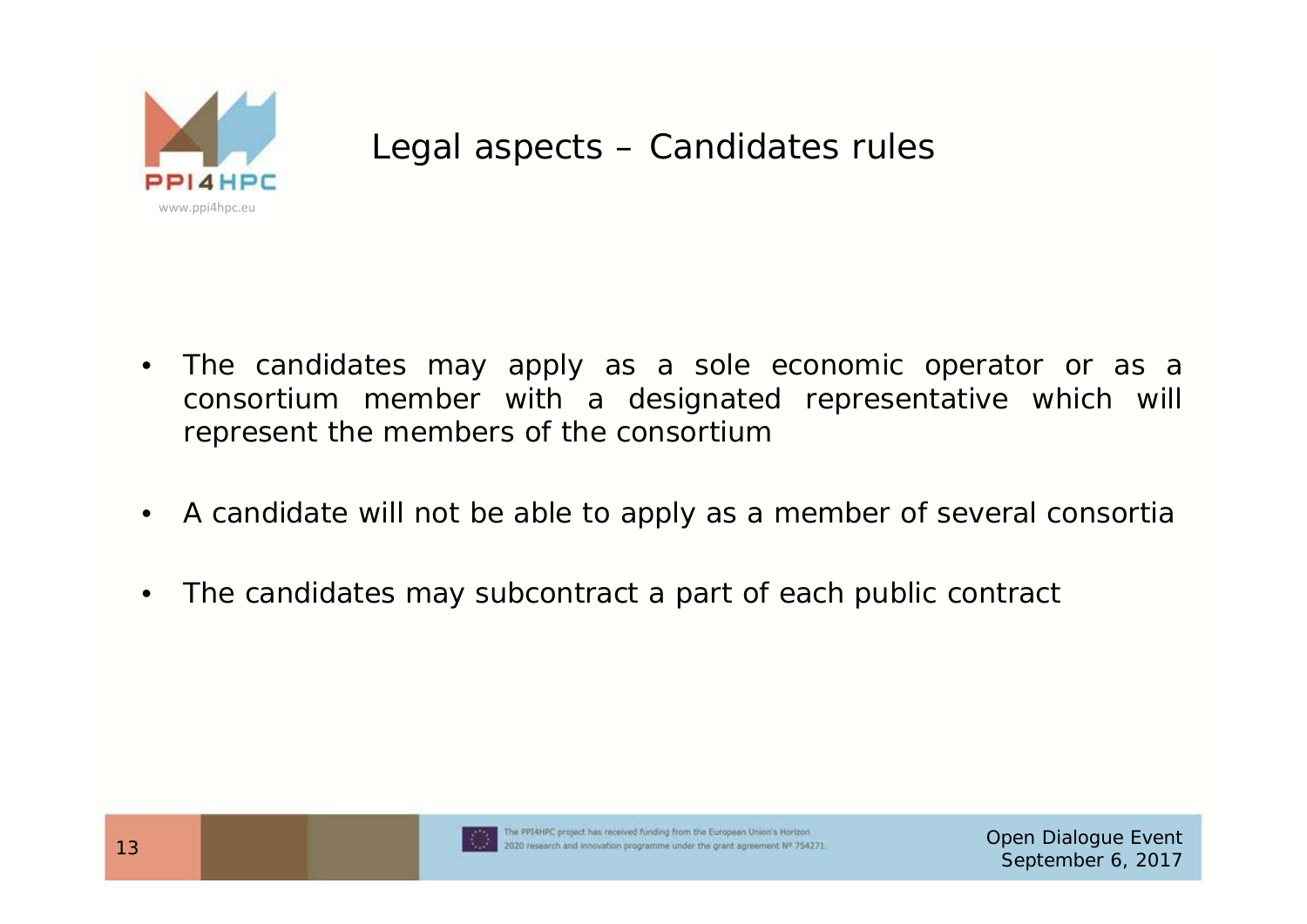

## Conclusion and next steps

- • The procurement procedure was designed to be as simple as possible for the suppliers while fulfilling our goal
- • This procedure will make possible to procure jointly innovative equipment for our HPC centers in a open, fair and transparent way
- • We encourage you to ask question if any clarification is needed
	- Today or at the latest October 16<sup>th</sup>
- • We welcome feedback on the procedure we plan to use
	- Today or at the latest October 16<sup>th</sup>
- • All question of general interest, whenever asked, will be published on the project website (Q&A)
- • Next steps are technical one-to-one meetings
	- NDA prepared by the project